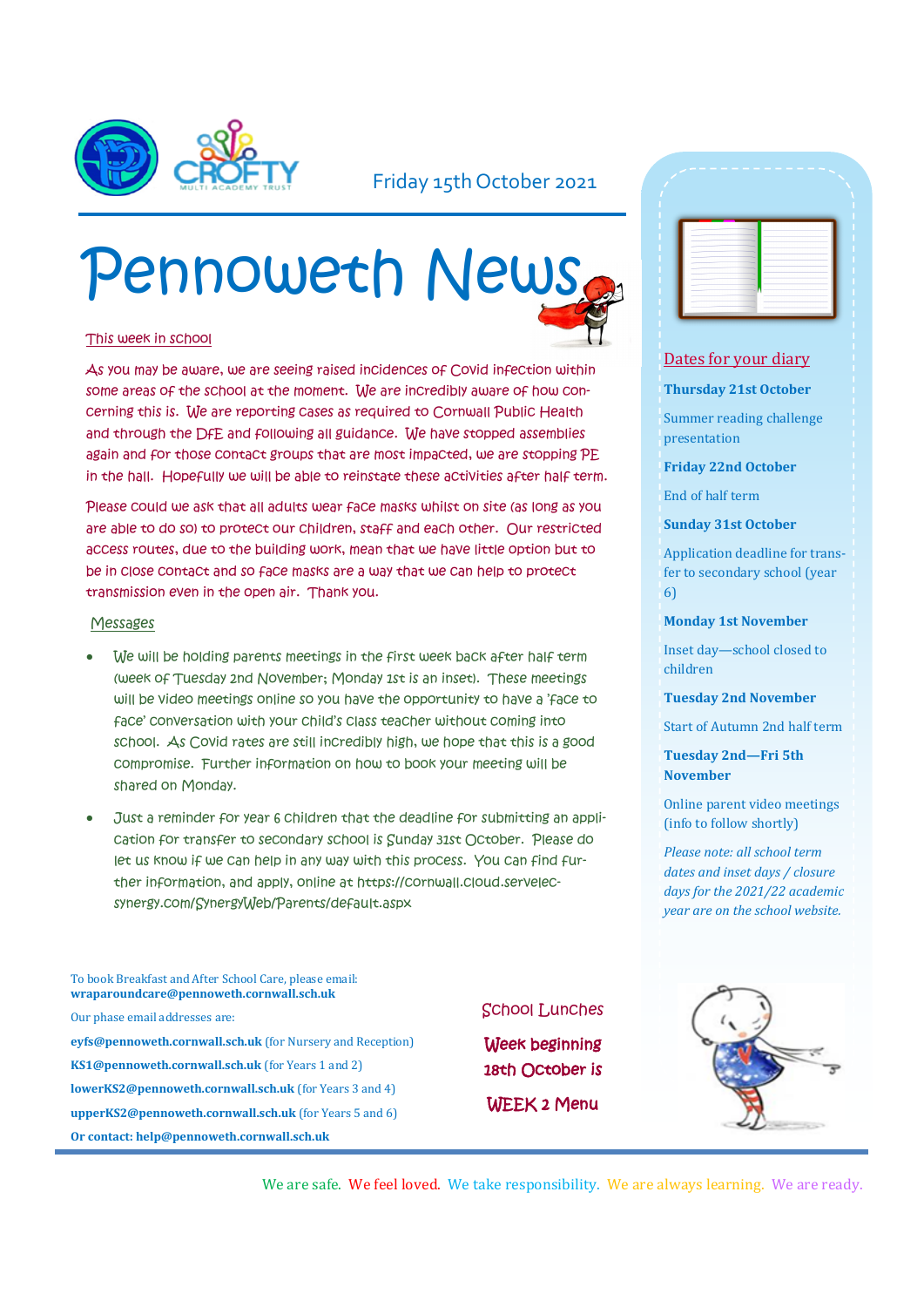# Character Qualities

We have 4 key characteristics that we are always on the lookout for! Each of these is represented by a character.

Considerate children are thoughtful, caring, sympathetic, helpful, polite, attentive, mindful and patient.

Inquisitive children are curious, inquiring, questioning, intrigued and eager to know.

Courageous children are bold, brave, valiant adventurous and determined.

Children who are being fun will be enthusiastic, excited, energetic, cheerful, light-hearted and will laugh!

We also have our Stars of the Week, who have been classroom superstars and DNA Champions for each phase.

| Quality     | Children Spotted in R, y1 and Y2 | Children Spotted in Y3, Y4, Y5 and Y6 |
|-------------|----------------------------------|---------------------------------------|
|             | Porthcurno: Connie               | Newlyn: Aela                          |
| Considerate | Gwithian: Kaydon                 | Mevagissey: Harry                     |
|             | Marazion: Tegen                  | Porthleven-Harry                      |
|             |                                  | Pendeen: Sonny                        |
|             |                                  | Lizard: Thea                          |
|             |                                  | Godrevy: Charlotte                    |
|             |                                  |                                       |
| Inquisitive | Porthcurno: Lilly G              | Newlyn: Freddie                       |
|             | Gwithian: Lucy                   | Mevagissey: Evie                      |
|             | Marazion: Kairi                  | Porthleven: Mia                       |
|             |                                  | Pendeen: Dovydas                      |
|             |                                  | Lizard: Isabelle                      |
|             |                                  | Godrevy: DJ                           |
| Courageous  | Porthcurno: Massen               | Newlyn: Autumn                        |
|             | Gwithian: Lily D                 | Mevagissey: Ana-Maria                 |
|             | Marazion: Tiana                  | Porthleven: Kaiden                    |
|             |                                  | Pendeen: Freya                        |
|             |                                  | Lizard: Conan                         |
|             |                                  | Godrevy: Dylan                        |
| Fun         | Porthcurno: Henry                | Newlyn: Nojus                         |
|             | Gwithian: Lukas                  | Mevagissey: Jaxon                     |
|             | Marazion: Cory                   | Porthleven: Nadia                     |
|             |                                  | Pendeen: Ruby                         |
|             |                                  | Lizard: George                        |
|             |                                  | Godrevy: Katie                        |
|             | Tintagel: Maisie                 | Newlyn: Tom                           |
|             | Restormel: Lyra-Rose             | Mevagissey: Braxon                    |
|             | Porthcurno: Arianna              | Porthleven: Maddie                    |
|             | Gwithian: Nicola                 | Pendeen: George                       |
|             | Marazion: Gabriele               | Lizard: Emily                         |
|             |                                  | Godrevy: Vincent                      |

We are safe champions: KS1: Lochlan, LKS2: Jacob, UKS2: Jonah

We feel loved champions: KS1: Emillie, LKS2: Oliver, UKS2: Emelija

We take responsibility champions: KS1: Isaiah, LKS2: Zach, UKS2: Izzy

We are always learning champions: Restormel: Elias, Tintagel: Seb, KS1: Lily R, LKS2: Megan, UKS2: Callie

We are ready champions: KS1: Tabetha, LKS2: Amelia T, UKS2: Reade